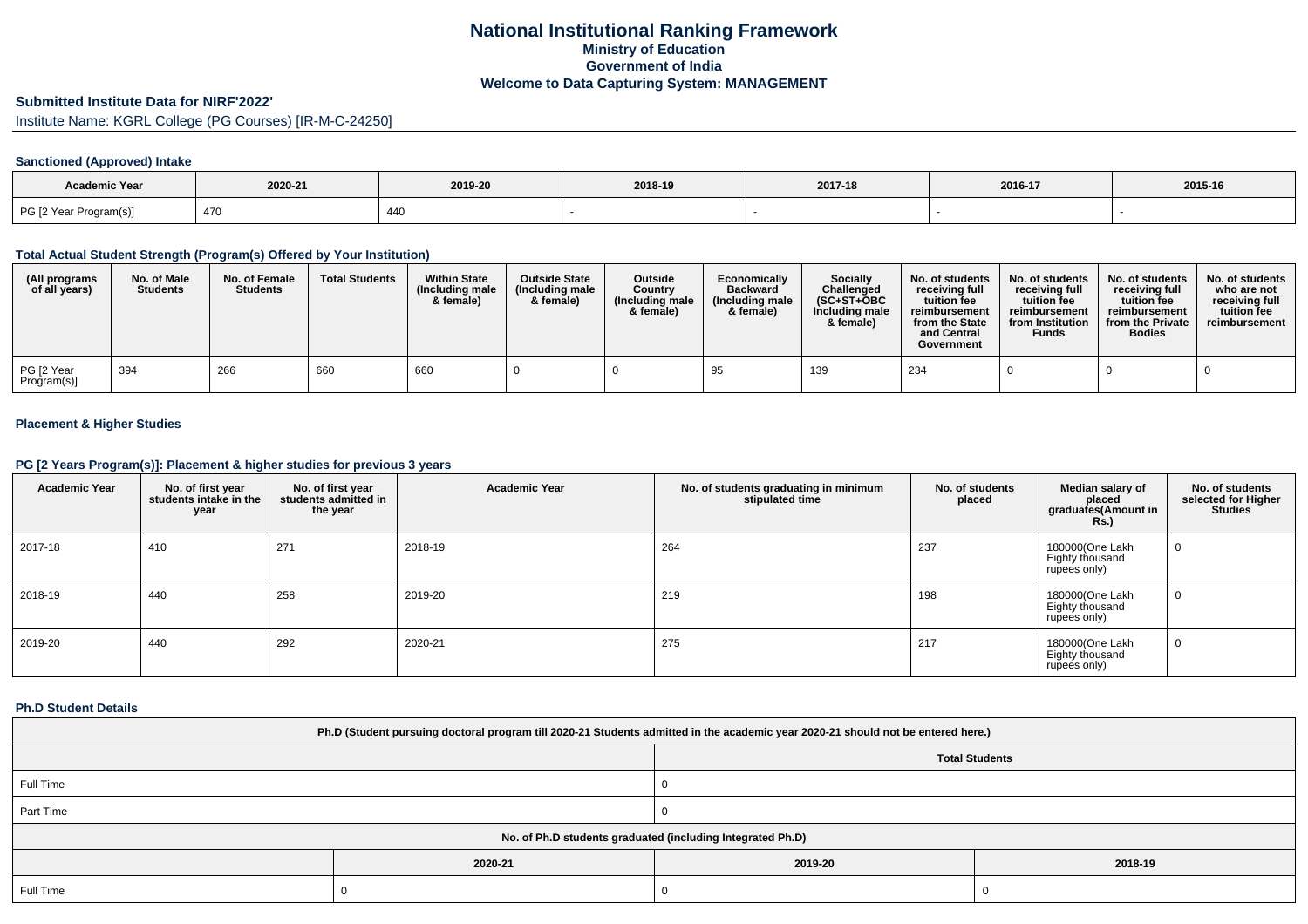| n-<br>: Time |  |  |
|--------------|--|--|
|              |  |  |

## **Financial Resources: Utilised Amount for the Capital expenditure for previous 3 years**

| 2020-21<br><b>Academic Year</b>                                                                                                                                                |                                                                                 | 2019-20                                                                        | 2018-19                                                                            |  |  |  |  |  |
|--------------------------------------------------------------------------------------------------------------------------------------------------------------------------------|---------------------------------------------------------------------------------|--------------------------------------------------------------------------------|------------------------------------------------------------------------------------|--|--|--|--|--|
|                                                                                                                                                                                | <b>Utilised Amount</b>                                                          | <b>Utilised Amount</b>                                                         | <b>Utilised Amount</b>                                                             |  |  |  |  |  |
| Annual Capital Expenditure on Academic Activities and Resources (excluding expenditure on buildings)                                                                           |                                                                                 |                                                                                |                                                                                    |  |  |  |  |  |
| Library (Books, Journals and e-Resources only)                                                                                                                                 | 135000 (One lakh thirty five thousand rupees only)                              | 115396 (One lakh fifteen thousand three hundred ninety six<br>rupees only)     | 9326 (Nine thousand three hundred twenty six rupees only)                          |  |  |  |  |  |
| Expenditure on setting up/upgradation of laboratory                                                                                                                            | 152500 (One lakh fifty two thousand five hundred rupees only)                   | 145988 (One lakh forty five thousand nine hundred eighty eight<br>rupees only) | 128231 (One lakh twenty eight thousand two hundred thirty<br>one rupees only)      |  |  |  |  |  |
| Other expenditure on creation of Capital Assets (For setting up<br>classrooms, seminar hall, conference hall, library excluding<br>expenditure on Land , Building, Roads etc.) | 965575 (Nine lakh sixty five thousand five hundred seventy five<br>rupees only) | 946690 (Nine lakh forty six thousand six hundred ninety rupees<br>only)        | 4780382 (Forty seven lakh eighty thousand three hundred<br>eighty two rupees only) |  |  |  |  |  |

### **Financial Resources: Utilised Amount for the Operational expenditure for previous 3 years**

| <b>Academic Year</b>                                                                                                                                                                            | 2020-21                                                                                | 2019-20                                                                       | 2018-19                                                                              |  |  |  |  |  |
|-------------------------------------------------------------------------------------------------------------------------------------------------------------------------------------------------|----------------------------------------------------------------------------------------|-------------------------------------------------------------------------------|--------------------------------------------------------------------------------------|--|--|--|--|--|
|                                                                                                                                                                                                 | <b>Utilised Amount</b>                                                                 | <b>Utilised Amount</b>                                                        | <b>Utilised Amount</b>                                                               |  |  |  |  |  |
| <b>Annual Operational Expenditure</b>                                                                                                                                                           |                                                                                        |                                                                               |                                                                                      |  |  |  |  |  |
| Salaries (Teaching and Non Teaching staff)                                                                                                                                                      | 6442848 (Sixty four lakhs forty two thousand eight hundred<br>forty eight rupees only) | 6503401 (Sixty five lakhs three thousand four hundred and one<br>rupees only) | 3221691 (Thirty two lakhs twenty one thousand six hundred<br>ninety one rupees only) |  |  |  |  |  |
| Maintenance of Academic Infrastructure or consumables and<br>other running expenditures (excluding maintenance of hostels<br>and allied services, rent of the building, depreciation cost, etc) | 5000 (Five thousand only)                                                              | 5000 (Five thousand only)                                                     | 5000 (Five thousand only)                                                            |  |  |  |  |  |
| Seminars/Conferences/Workshops                                                                                                                                                                  | 5500 (Five thousand five hundred only)                                                 | 4770 (Four thousand seven hundred seventy only)                               | 5766 (Five thousand seven hundred sixty six only)                                    |  |  |  |  |  |

## **Sponsored Research Details**

| <b>Financial Year</b>                    | 2020-21 | 2019-20 | 2018-19 |
|------------------------------------------|---------|---------|---------|
| Total no. of Sponsored Projects          |         |         |         |
| Total no. of Funding Agencies            |         |         |         |
| Total Amount Received (Amount in Rupees) |         |         |         |
| Amount Received in Words                 | Zero    | Zero    | Zero    |

### **Consultancy Project Details**

| <b>Financial Year</b>                    | 2020-21 | 2019-20 | 2018-19 |
|------------------------------------------|---------|---------|---------|
| Total no. of Consultancy Projects        |         |         |         |
| Total no. of Client Organizations        |         |         |         |
| Total Amount Received (Amount in Rupees) |         |         |         |
| Amount Received in Words                 | Zero    | Zero    | Zero    |

### **Executive Development Program/Management Development Programs**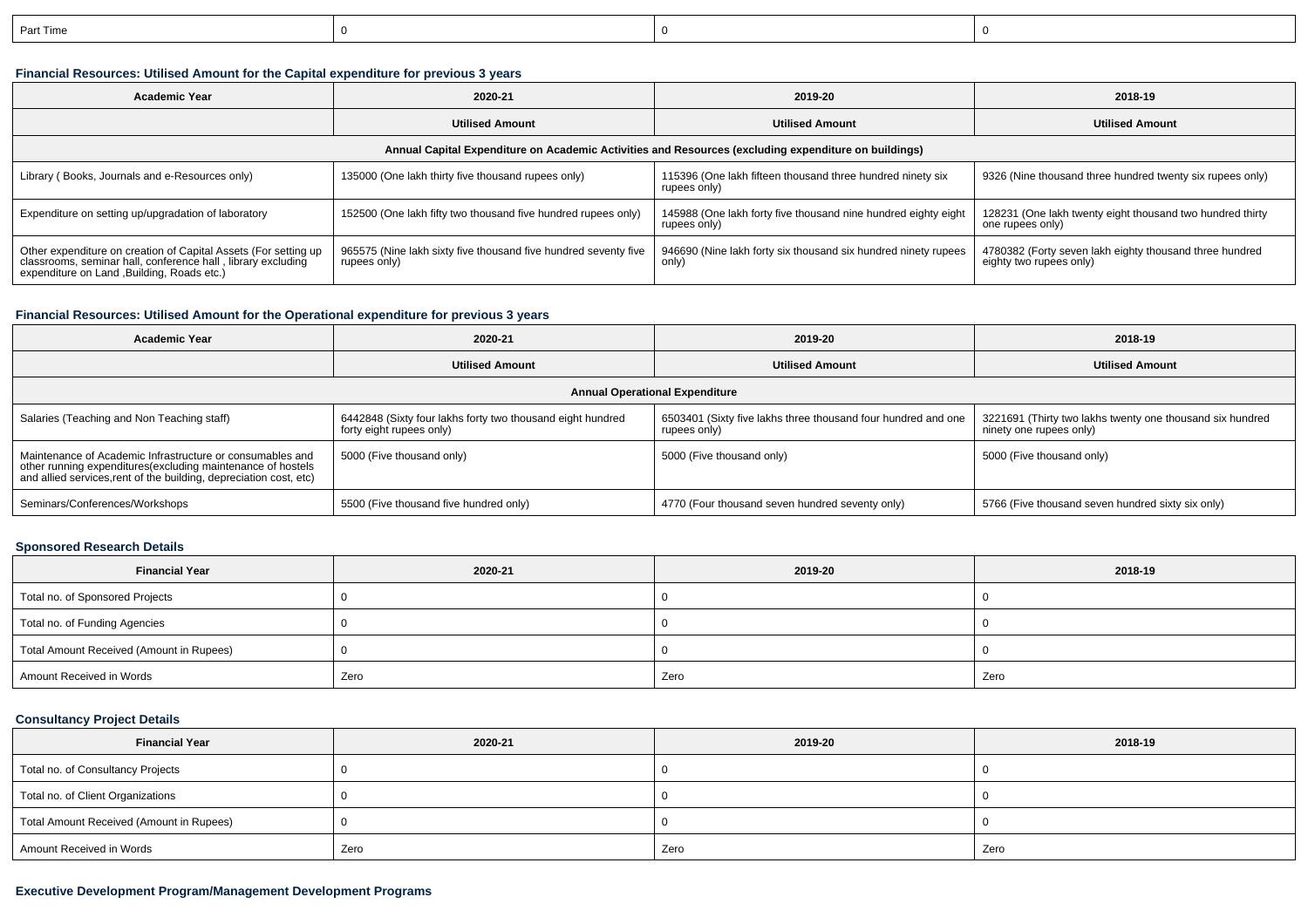| <b>Financial Year</b>                                                             | 2020-21 | 2019-20 | 2018-19 |  |
|-----------------------------------------------------------------------------------|---------|---------|---------|--|
| Total no. of Executive Development Programs/ Management<br>Development Programs   |         |         |         |  |
| Total no. of Participants                                                         |         |         |         |  |
| Total Annual Earnings (Amount in Rupees)(Excluding Lodging<br>& Boarding Charges) |         |         |         |  |
| <b>Total Annual Earnings in Words</b>                                             | Zero    | Zero    | Zero    |  |

## **PCS Facilities: Facilities of physically challenged students**

| 1. Do your institution buildings have Lifts/Ramps?                                                                                                         | Yes, less than 40% of the buildings |
|------------------------------------------------------------------------------------------------------------------------------------------------------------|-------------------------------------|
| 2. Do your institution have provision for walking aids, including wheelchairs and transportation from one building to another for<br>handicapped students? | Yes                                 |
| 3. Do your institution buildings have specially designed toilets for handicapped students?                                                                 | Yes, less than 40% of the buildings |

## **Faculty Details**

| Srno           | <b>Name</b>                        | Age | Designation                | Gender | Qualification | <b>Experience (In</b><br>Months) | <b>Currently working</b><br>with institution? | <b>Joining Date</b> | <b>Leaving Date</b>      | <b>Association type</b> |
|----------------|------------------------------------|-----|----------------------------|--------|---------------|----------------------------------|-----------------------------------------------|---------------------|--------------------------|-------------------------|
| $\overline{1}$ | <b>THOTA RAMA</b><br><b>MURTHY</b> | 49  | Professor                  | Male   | M. Phil       | 297                              | Yes                                           | 06-08-1997          | $\overline{a}$           | Regular                 |
| $\overline{2}$ | <b>KONDAVEETI</b><br><b>DORCA</b>  | 43  | Associate Professor        | Female | <b>MCA</b>    | 192                              | Yes                                           | 01-10-2005          | $\overline{\phantom{a}}$ | Regular                 |
| 3              | CH B B SWETHA                      | 29  | <b>Assistant Professor</b> | Female | <b>MCA</b>    | 46                               | Yes                                           | 09-07-2018          | $\overline{\phantom{a}}$ | Regular                 |
| $\overline{4}$ | Y RAM KUMAR                        | 43  | <b>Assistant Professor</b> | Male   | M.Sc.         | 86                               | Yes                                           | 21-08-2014          | $\overline{\phantom{a}}$ | Regular                 |
| 5              | <b>G VIJAYA KUMAR</b>              | 30  | <b>Assistant Professor</b> | Male   | M.Sc.         | 75                               | Yes                                           | 20-08-2015          | $\mathbf{u}$             | Regular                 |
| 6              | <b>B SRINIDHI</b>                  | 32  | <b>Assistant Professor</b> | Male   | M.Tech        | 88                               | Yes                                           | 11-07-2014          | $\overline{\phantom{a}}$ | Regular                 |
| $\overline{7}$ | N CHAITANYA<br>LAKSHMI             | 25  | <b>Assistant Professor</b> | Female | M.Sc.         | 39                               | Yes                                           | 02-08-2018          | $\sim$                   | Regular                 |
| 8              | <b>B JEMMY LORNA</b>               | 50  | Associate Professor        | Female | M.A           | 340                              | Yes                                           | 01-07-1993          | $\sim$                   | Regular                 |
| 9              | <b>K SRIDEVI</b>                   | 46  | <b>Assistant Professor</b> | Female | M.Sc.         | 132                              | Yes                                           | 19-08-2010          | $\sim$                   | Regular                 |
| 10             | R SUREKHA                          | 30  | <b>Assistant Professor</b> | Female | M.Sc.         | 98                               | Yes                                           | 01-08-2013          | $\overline{\phantom{a}}$ | Regular                 |
| 11             | P SURESH                           | 27  | <b>Assistant Professor</b> | Male   | M.Sc.         | 40                               | Yes                                           | 18-06-2018          | $\overline{\phantom{a}}$ | Regular                 |
| 12             | S DURGA RAO                        | 25  | <b>Assistant Professor</b> | Male   | M.Sc.         | 40                               | Yes                                           | 18-07-2018          | $\mathbf{u}$             | Regular                 |
| 13             | Y JYOTHIRMAYI                      | 26  | <b>Assistant Professor</b> | Female | M.Sc.         | 63                               | Yes                                           | 15-07-2016          | $\sim$                   | Regular                 |
| 14             | P VIJAYA NIRMALA                   | 28  | <b>Assistant Professor</b> | Female | M.Sc.         | 60                               | Yes                                           | 13-09-2016          | $\overline{\phantom{a}}$ | Regular                 |
| 15             | T BHAGYA<br>LAKSHMI                | 27  | <b>Assistant Professor</b> | Female | M.Sc.         | 50                               | Yes                                           | 10-08-2017          | $-$                      | Regular                 |
| 16             | <b>B USHA</b>                      | 27  | <b>Assistant Professor</b> | Female | M.Sc.         | 51                               | Yes                                           | 17-07-2017          | $\overline{\phantom{a}}$ | Regular                 |
| 17             | K ESWARA RAO                       | 25  | <b>Assistant Professor</b> | Male   | M.Sc.         | 46                               | Yes                                           | 13-12-2017          | $\overline{\phantom{a}}$ | Regular                 |
| 18             | <b>B V NARASIMHA</b><br><b>ROY</b> | 44  | Associate Professor        | Male   | M. Phil       | 228                              | Yes                                           | 01-10-2002          | $-$                      | Regular                 |